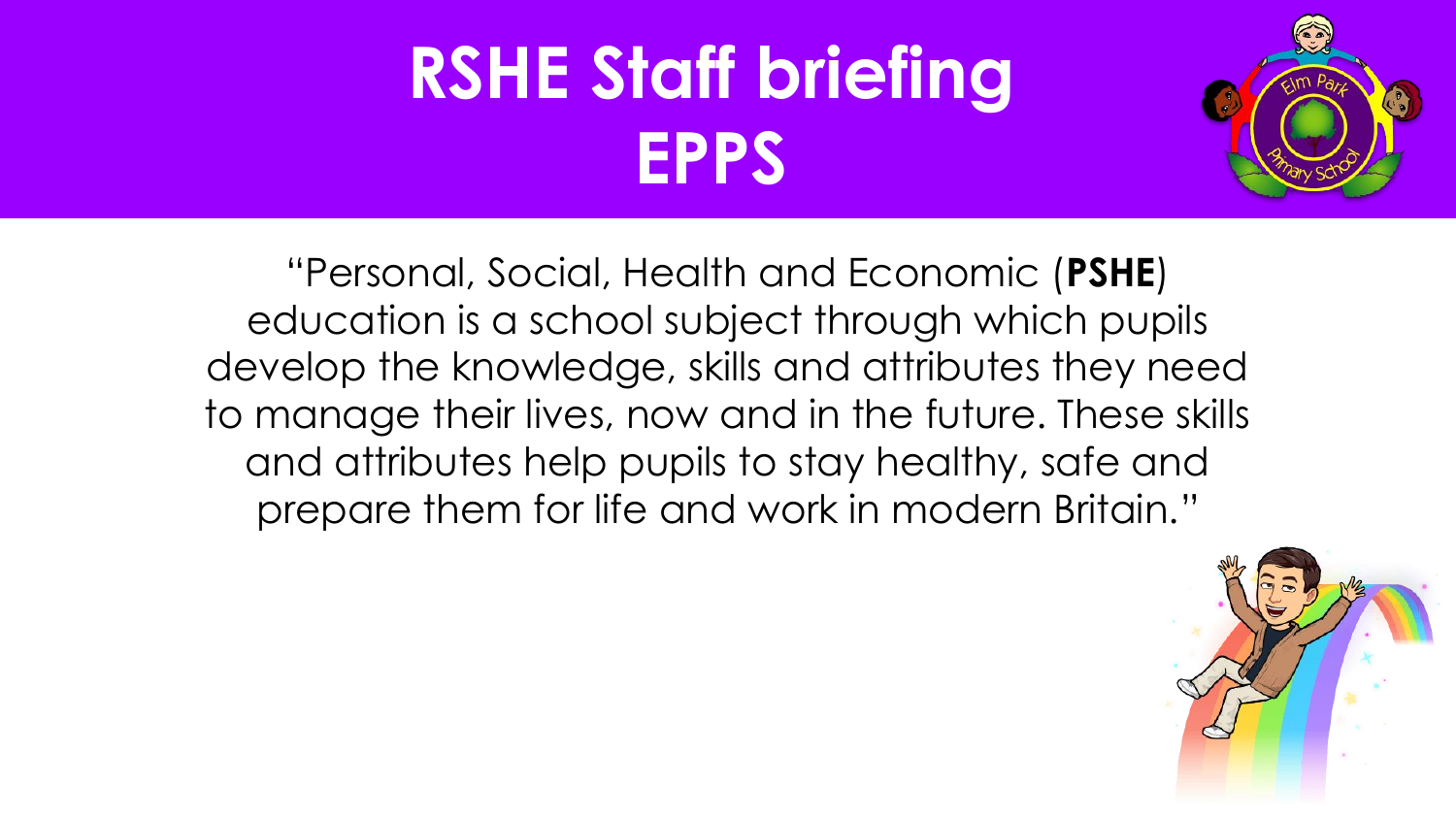#### **What are the new KS1 & 2 statutory requirements?**



- The **Health Education** and **Relationships Education** aspects of PSHE (personal, social, health and economic) education will be compulsory in all primary schools from summer term 2021 (latest September 2021).
- This covers broad areas of particular relevance and concern to children and young people today. It should ensure that every child is guaranteed a PSHE education that covers mental health and wellbeing, physical health (including healthy lifestyles and first aid) and learning about safe, healthy relationships, including understanding consent and negotiating life online.
- These new statutory requirements do not extend to sex education at KS1 and 2 (beyond the biological/reproductive aspects schools are already required to cover in science).

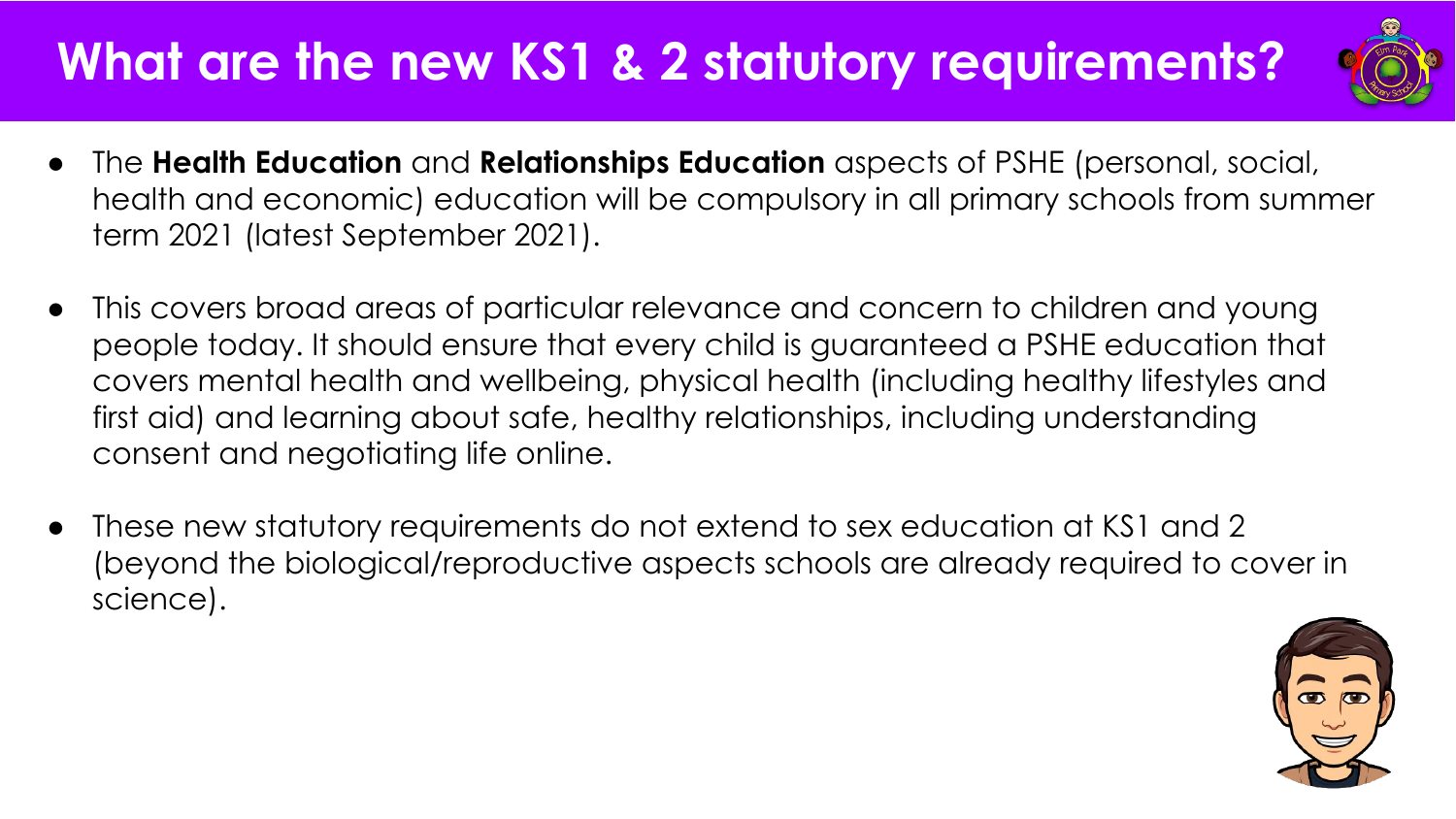#### **How will we know what to teach?**



- From the updated Government RSE guidance. This includes tables of content that list what pupils should know 'by the end of primary' and 'by the end of secondary'.
- Schools are allowed flexibility in developing their programme as part of a broad and balanced curriculum (I will share the new overviews I have made in light of the new guidance later on in this meeting).

"Schools should not just 'teach to the guidance', but see it as the basic requirements which forms part of broader PSHE education (including economic well being)."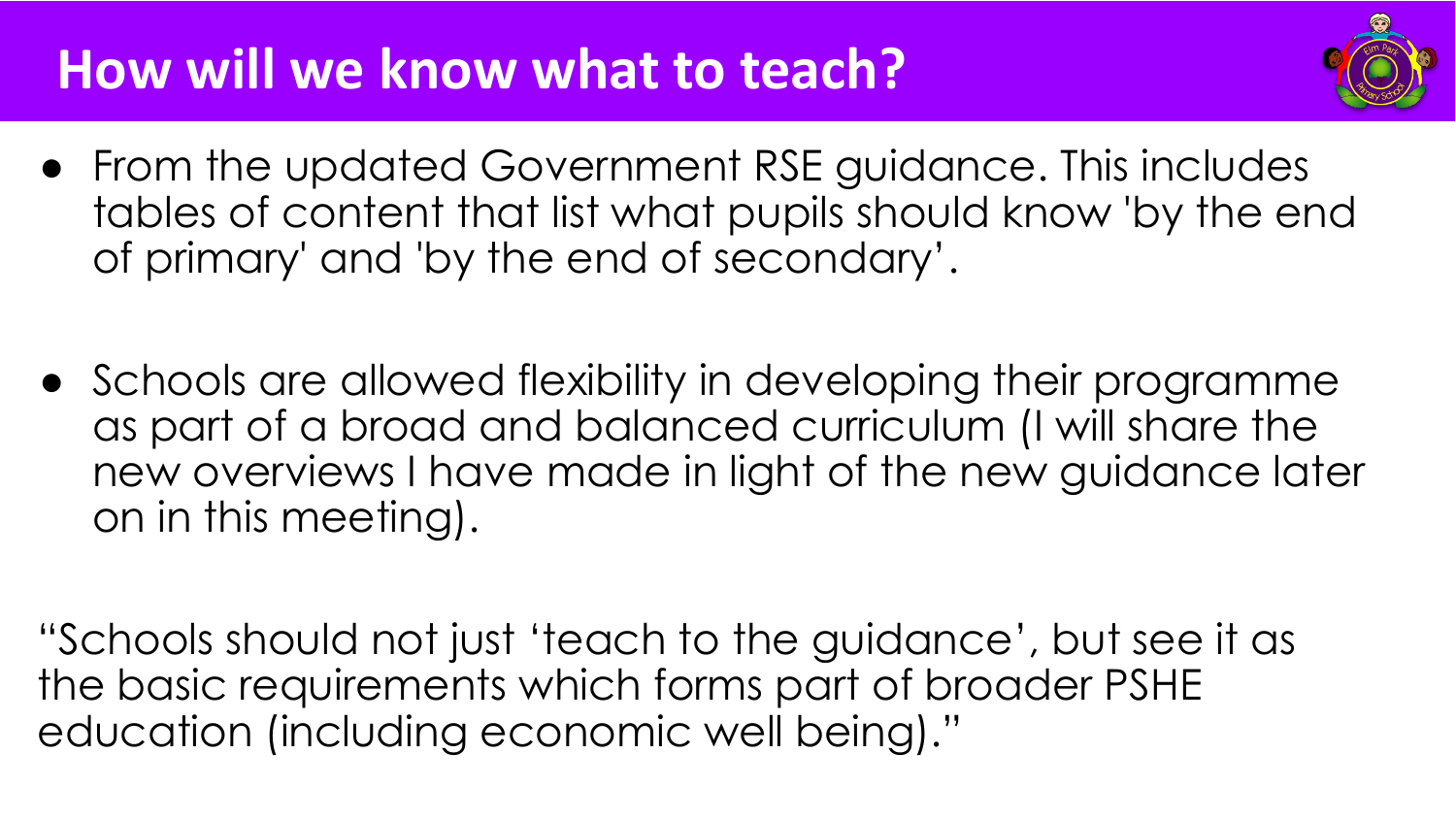#### **How can schools meet statutory requirements effectively?**

• **PSHE education needs regular curriculum time like any other subject.** PSHE has suffered from reduced curriculum time in the past because it has not been a national curriculum subject, but now **Relationship and health education it is required by law.**

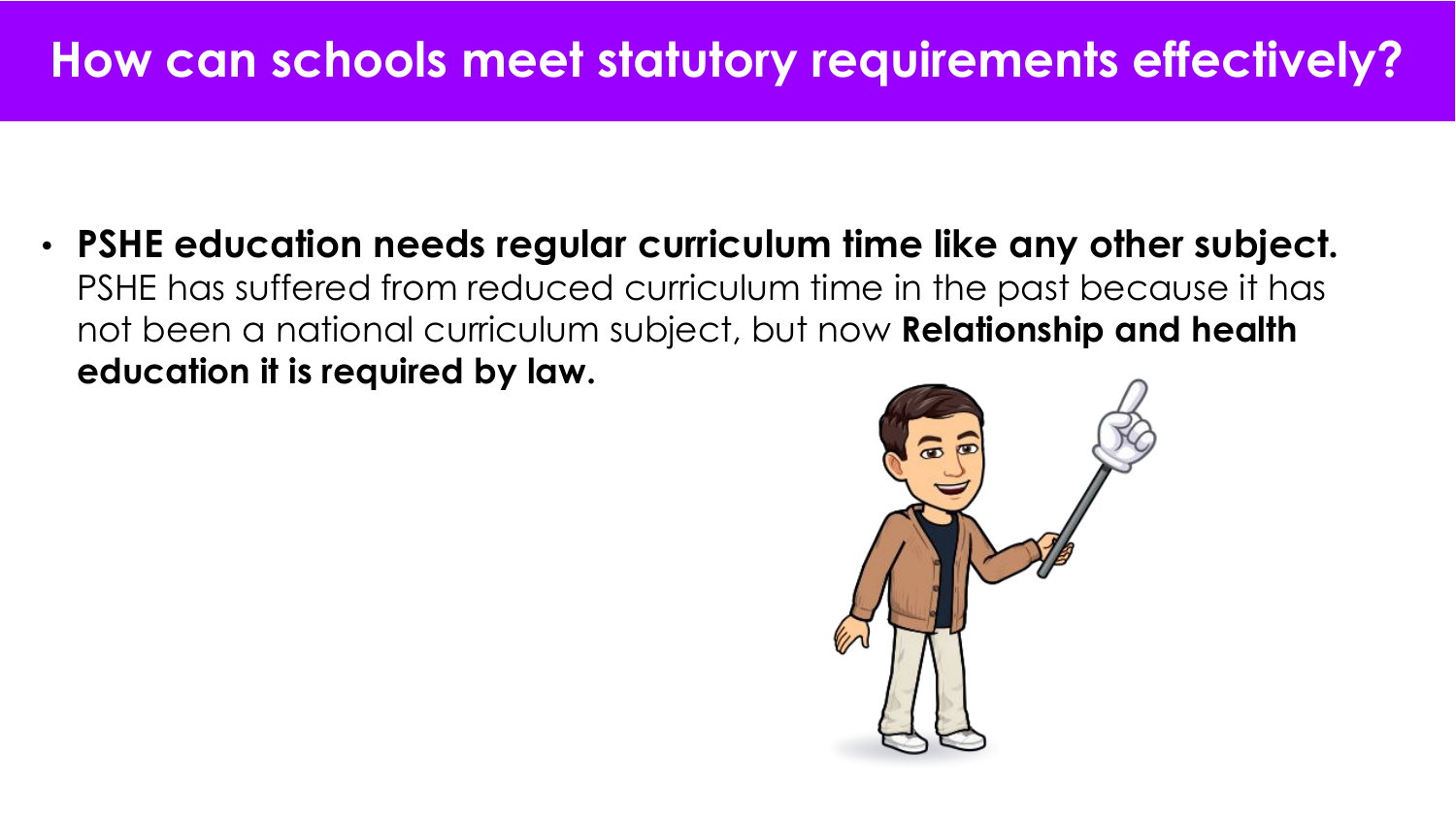

# **Why is this all so important?**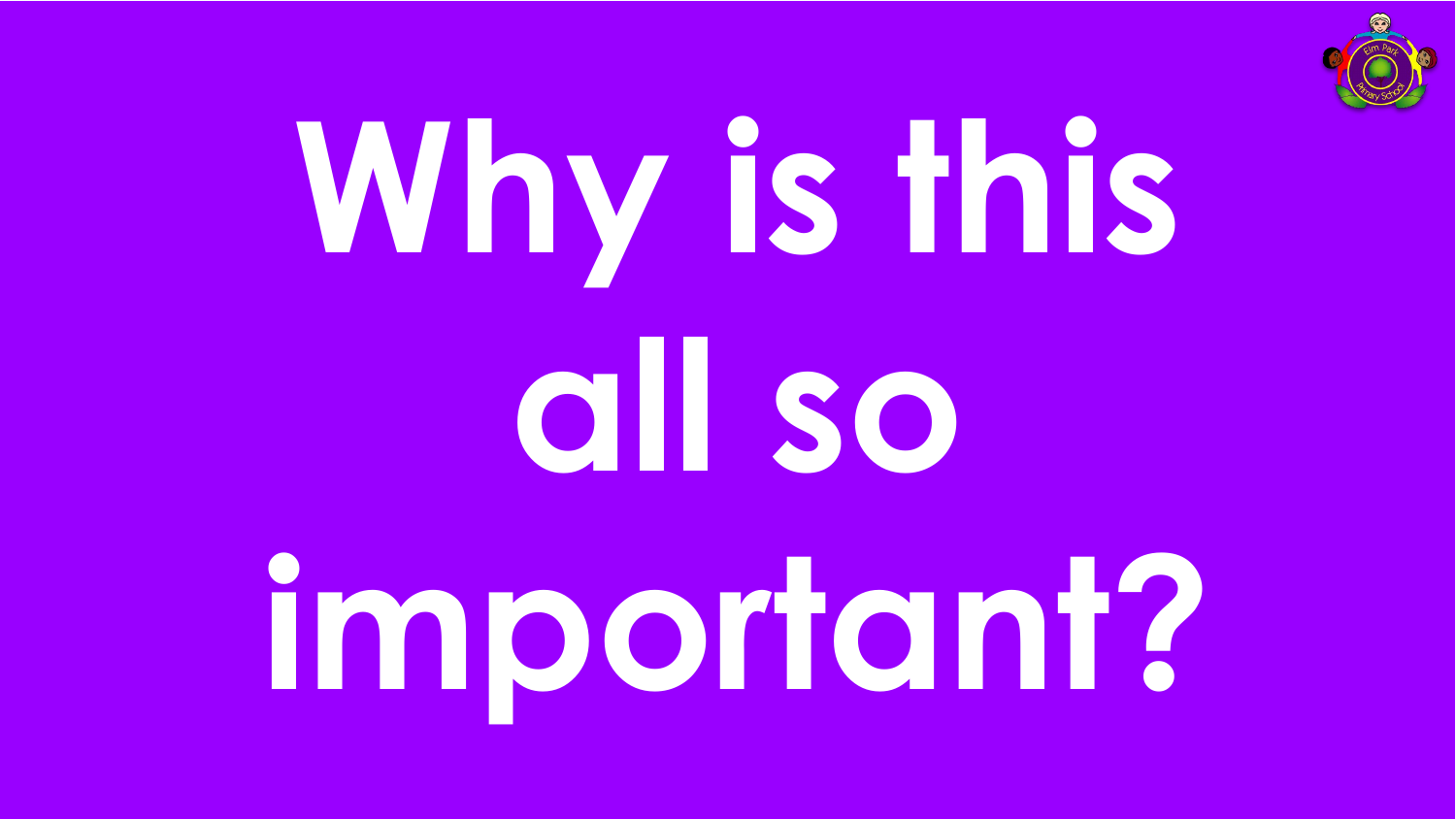#### **Why is this all so important?**



• PSHE education has [proven impact](https://www.pshe-association.org.uk/curriculum-and-resources/resources/curriculum-life-case-statutory-pshe-education) on life chances and academic success when delivered well.

•

**•** These developments mean that all pupils can benefit from an education that keeps them safe, healthy and prepared for the realities of modern life.

*"The evidence shows that personal, social, health and economic (PSHE) education can improve the physical and psychosocial well-being of pupils. A virtuous cycle can be achieved, whereby pupils with better health and well-being can achieve better academically, which in turn leads to greater success."* 

There is more scope for PSHE education to be a focus of Ofsted inspections under the new framework in providing evidence for key judgements, particularly 'personal development'.

The new [Ofsted Inspection Handbook](https://www.gov.uk/government/publications/school-inspection-handbook-eif/school-inspection-handbook) also refers specifically to the inclusion of the new statutory content in the curriculum, and that *'if a school is failing to meet its obligations, inspectors will consider this when reaching the personal development judgement'.*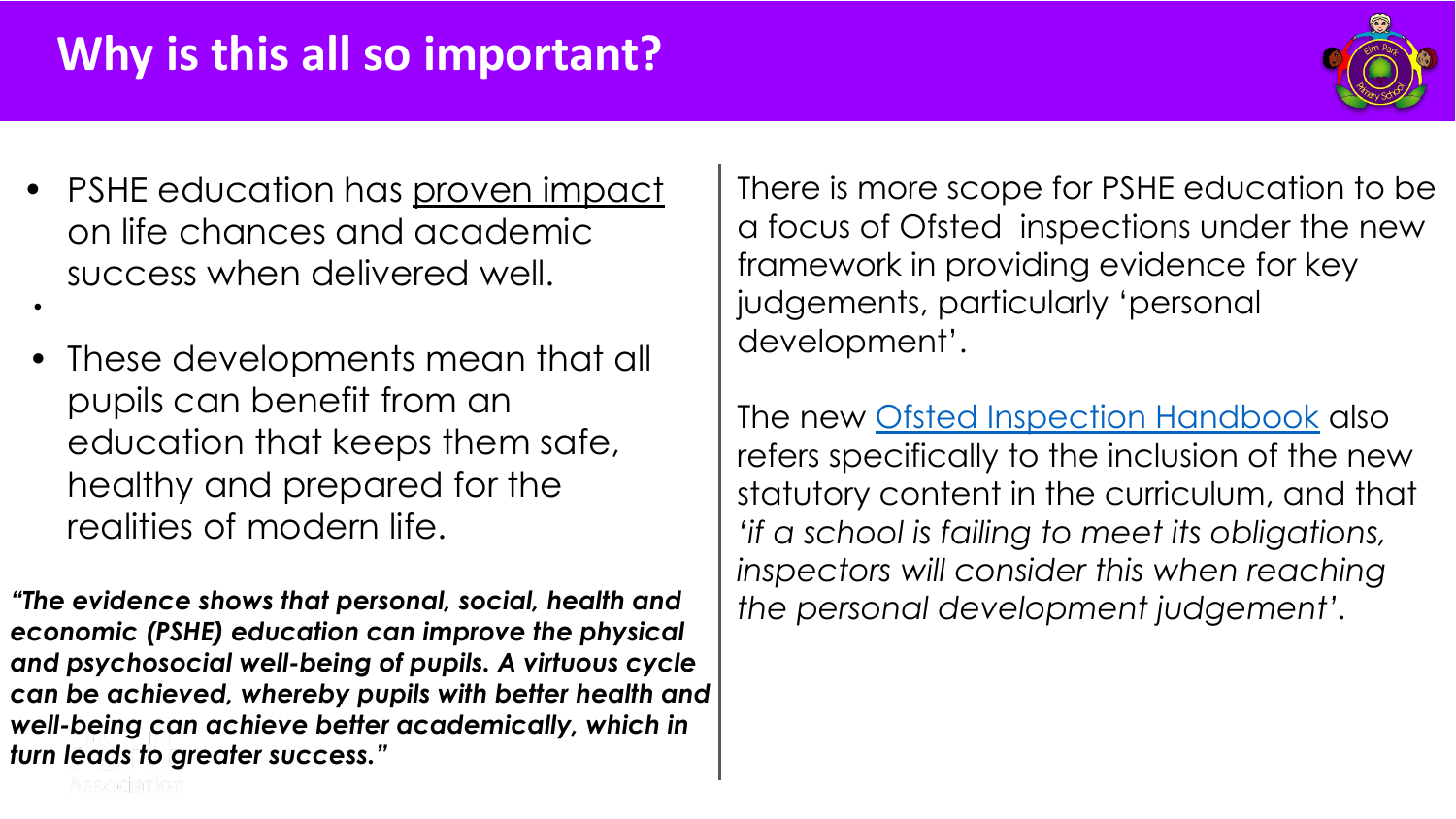#### **What is covered in Relationships Education?**



- The new Government guidance sets out the content under the following headings: 'Families and people who care for me', 'Caring friendships', 'Respectful relationships', 'Online relationships', 'Being safe'.
- There is widespread agreement that children need to be able to recognise abusive behaviour and to know how to seek help if they are worried about abuse or experience it. The new guidance states that by the end of primary school all children should know: 'how to report concerns or abuse, and the vocabulary and confidence needed to do so'.
- RSE aims to put in place the building blocks needed for positive and safe relationships of all kinds. This will start with family and friends, how to treat each other with kindness, and recognising the difference between online and offline friendships.
- The new Government guidance is compatible with the **Equalities Act 2010** "Relationships Education should promote equal, safe and enjoyable relationships and be taught in a way which fosters LGBT and gender equality" – The Sex Education Forum.

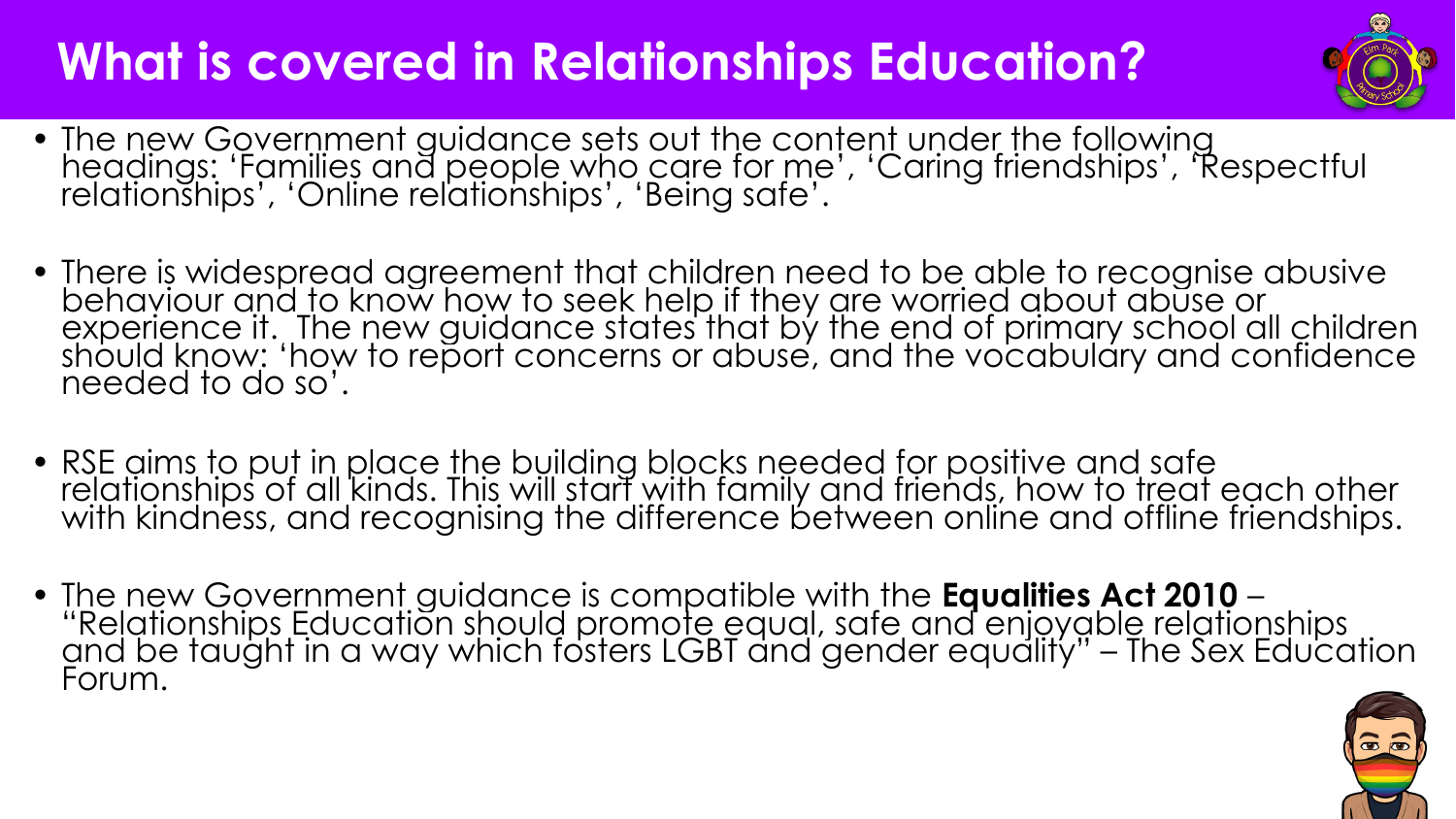

The focus in primary school should be on teaching the characteristics of good physical health and mental wellbeing. Teachers should be clear that mental wellbeing is a normal part of daily life, in the same way as physical health.

#### Children must be taught by the end of primary:

Mental wellbeing, Internet safety and harms, Physical health and fitness, Healthy eating, Drugs, alcohol and tobacco, Health and prevention, Basic first aid and Changing adolescent body.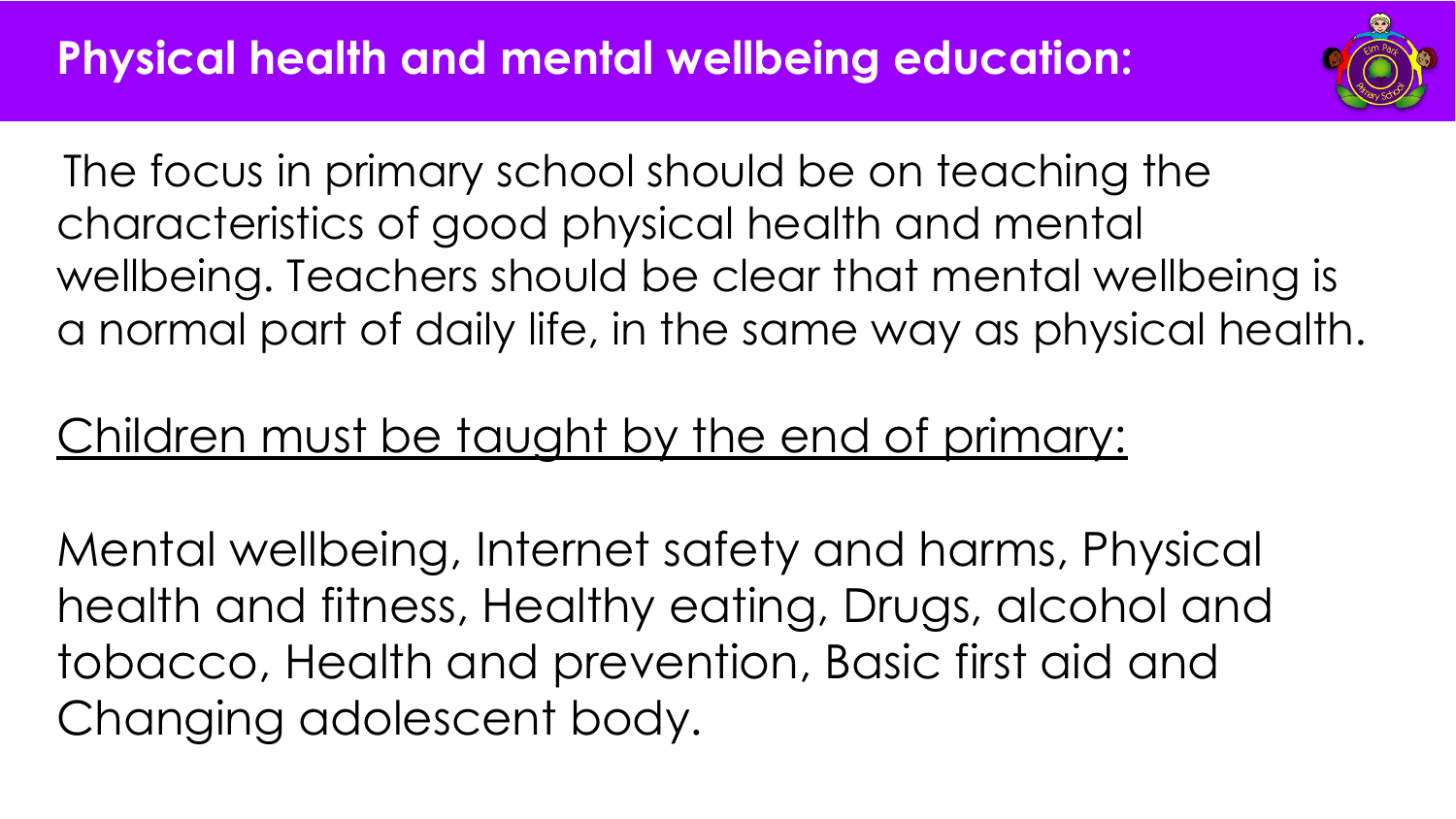

- •Parents **WILL NOT** have the right to excuse their child from Relationships Education in primary schools.
- •Parents **WILL** have the right to withdraw their child from sex education in primary schools.
- •Maintained primary schools are required to teach National Curriculum science, which includes some elements of sex education. Parents do not have a right to withdraw from this.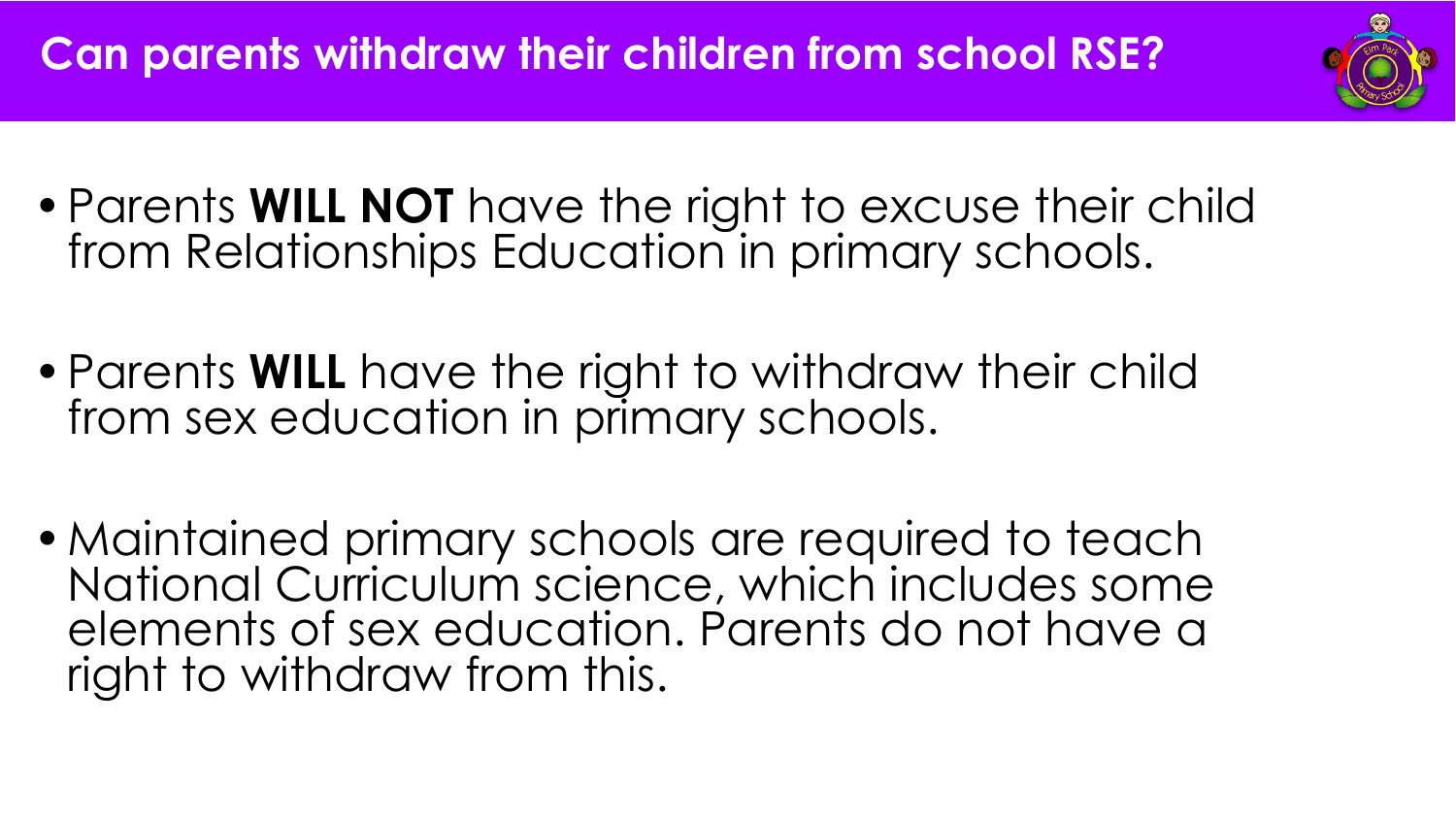#### **Engaging with parents:**



• We have an up to date **[RSE policy](https://docs.google.com/document/d/1eo3FCBpRrkQYnsR2YwB7GMBs5XKCpPnAP4WFbuQEdzA/preview)** in place. This is freely available for parents to access, and includes: an outline of what will be taught to children within the RSE curriculum, a rationale for this learning and a clear procedure for withdrawal from sex education. We have also used community voice to help construct the RSE policy.

• The DfE statutory guidance states: *'Parents should be given every opportunity to understand the purpose and content of Relationships Education and RSE. Good communication and opportunities for parents to understand and ask questions about the school's approach help increase confidence in the curriculum.'*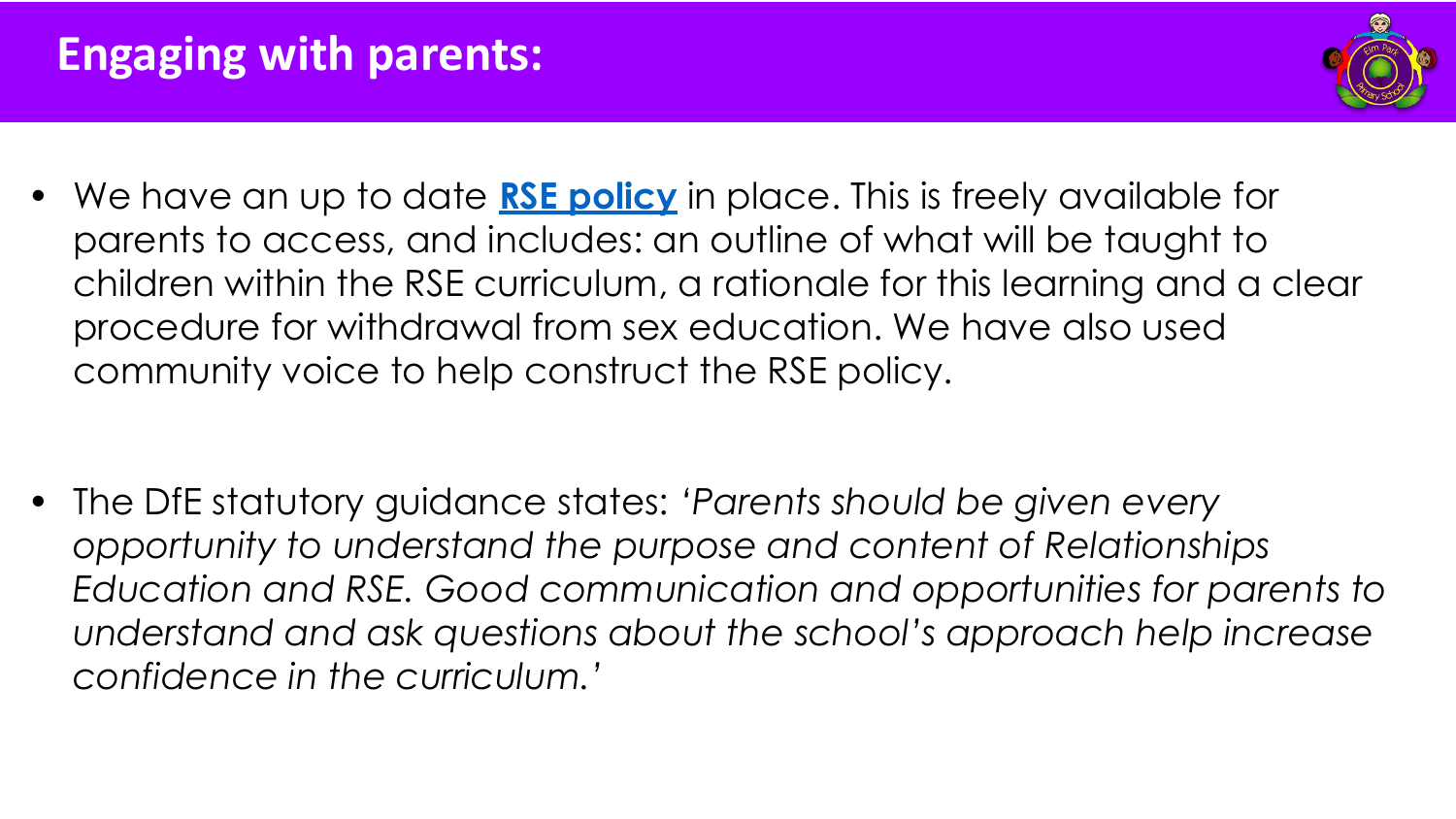

# **[Whole School](https://docs.google.com/document/d/1RFzMOZL0wC4x066yKhqtEv9q4SKx_AJ1I6N60i-xAIo/preview#heading=h.gjdgxs)**

# **[Overview 2021-2022](https://docs.google.com/document/d/1RFzMOZL0wC4x066yKhqtEv9q4SKx_AJ1I6N60i-xAIo/preview#heading=h.gjdgxs)**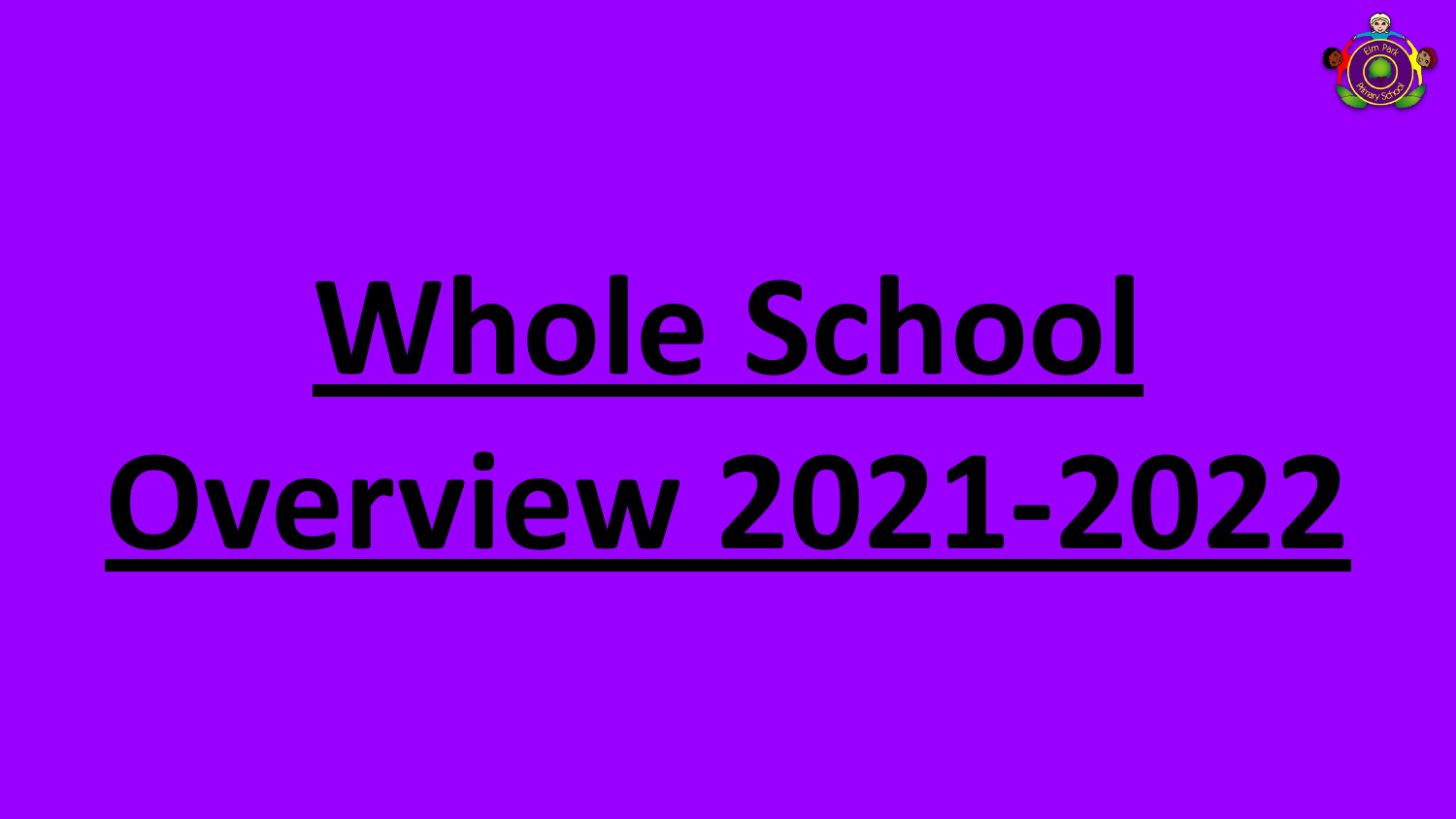

The PSHE Curriculum will be broken into three Core Themes these are;

- 1. Relationships
- 2. Living in the Wider World
- 3. Physical Health and Mental Wellbeing

The suggested lessons can be found on the whole school overview.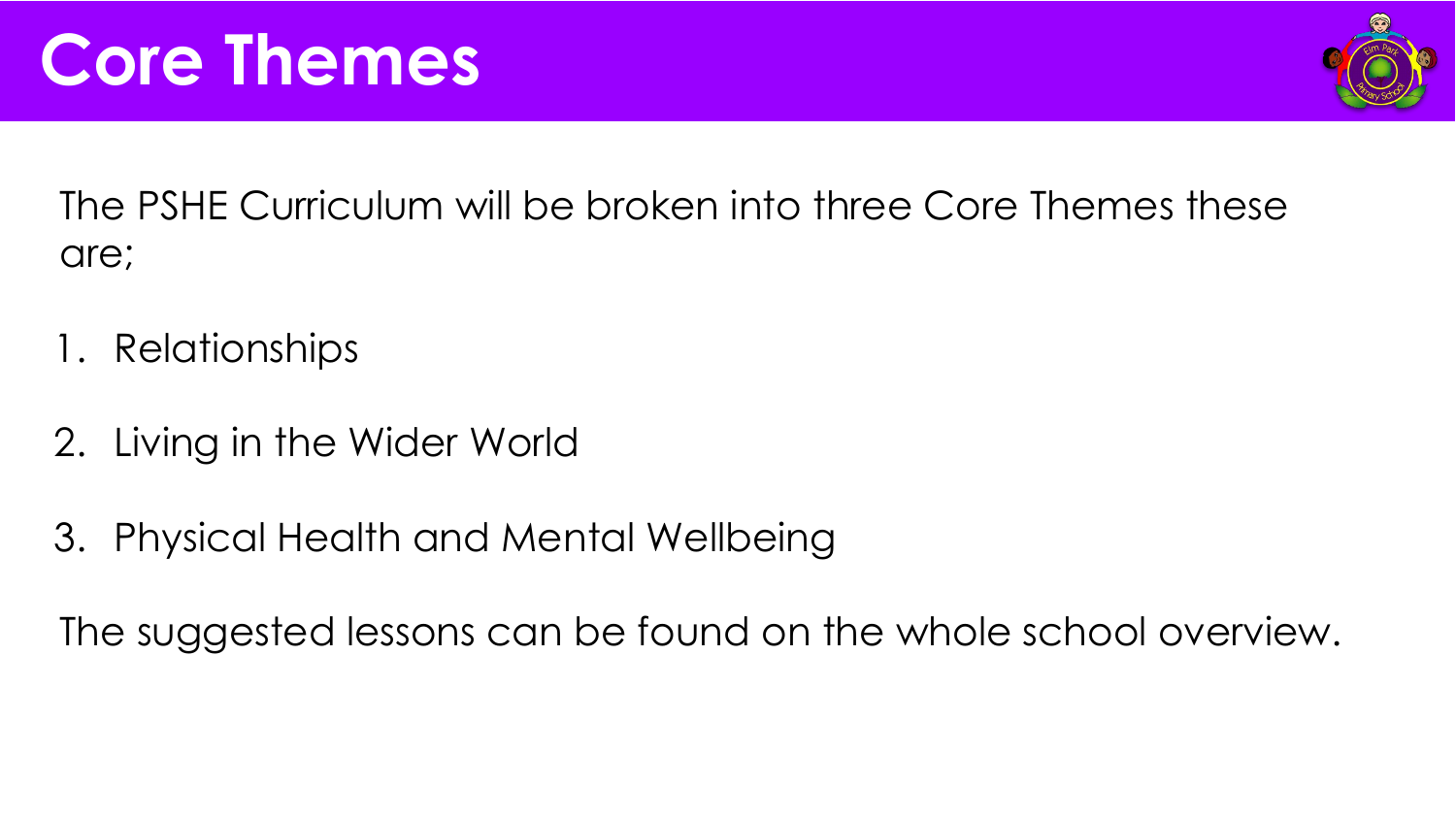## **Dot Com Digital**



*Dot's a safeguarding and wellbeing resource with a values-based approach that empowers children to develop confidence and make safe choices. As we all know children learn from a consistent approach and this is just as important when it comes to teaching children how to stay safe and well. Children need to practice communicating their worries and concerns and learn an emotional vocabulary. We can't make assumptions about what children might learn at home emotionally and so children must have the opportunity to develop and practice these skills in the classroom. Dot provides a safe mechanism to do this and Dot Com lessons are fun and a safe place for children to talk about emotions and issues which might frighten or worry them.*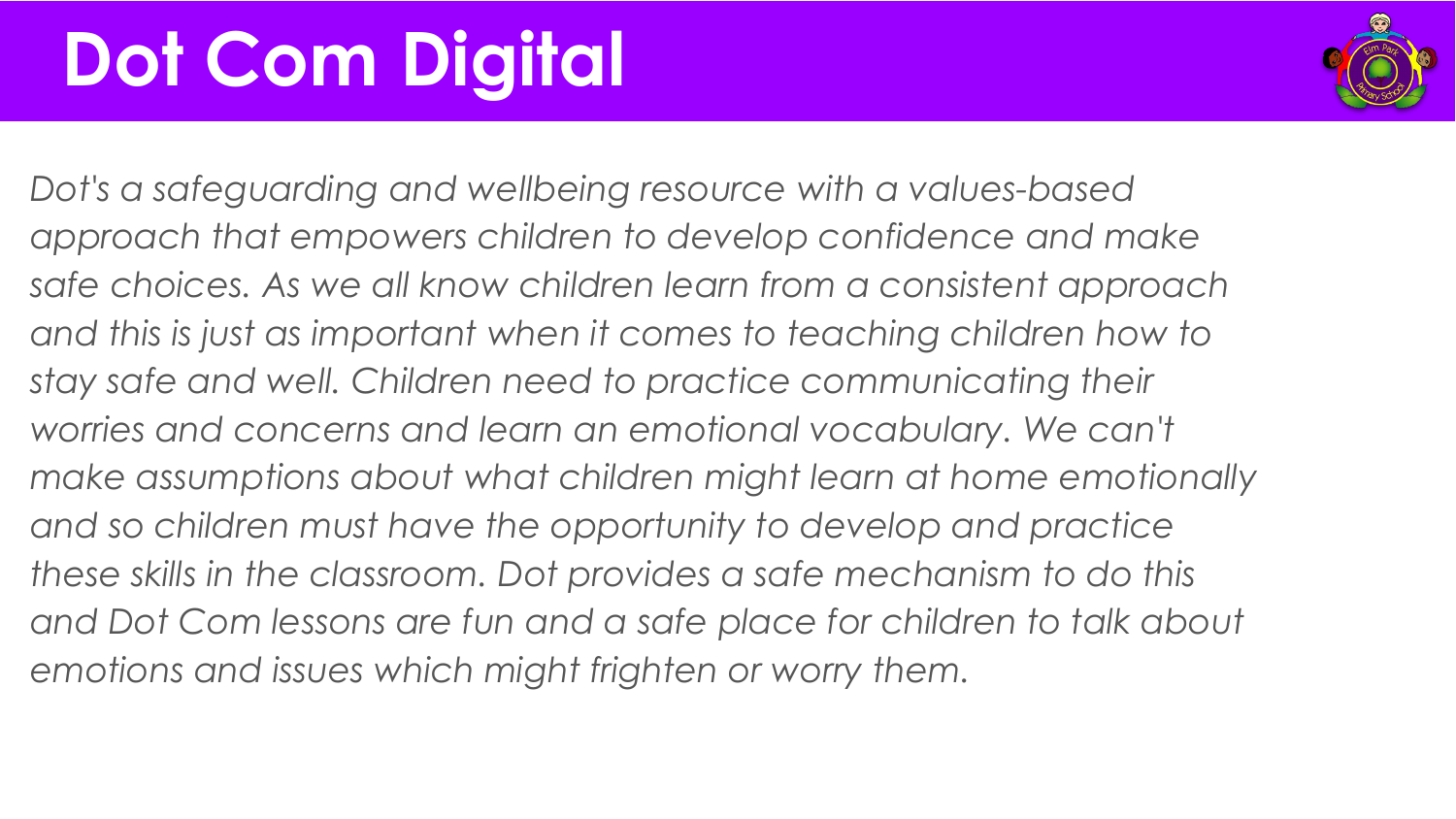# **Safeguarding**



Each child has their own Dot journal which used to be paper-based and is now a very exciting e-journal where children can learn about the world and record their feelings. Through what the children write or draw the teacher can develop an insight into where the child is emotionally and if there are any safeguarding concerns. The technology also provides children with the opportunity to ask for a Dot Minute if they feel worried or frightened about an issue and this means the child can ask for help without fear of judgement from their peers.

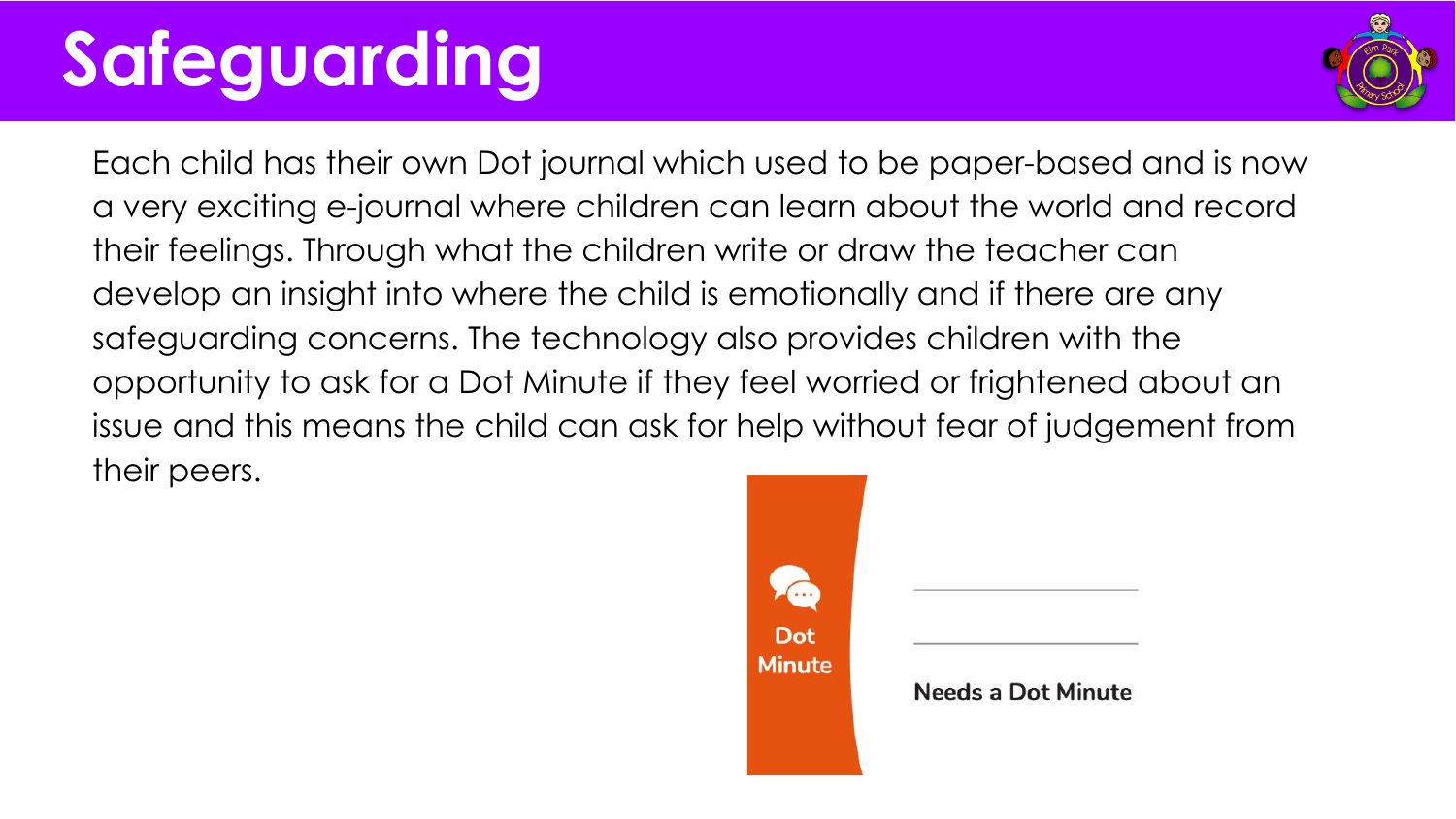# **Dot Com Digital**

**c)** dot com digital

**Teacher Area** 

**Pupil Activity** 

My eJournal

Projects

Characters

 $\blacktriangleright$ 

R



Search

**Authorise** 



 $Q$ 



Welcome to Dot Com Digital; a powerful resource which helps give children the knowledge, skills and confidence to support them against current and emerging threats.

Visit the Getting Started Section to begin your Dot Com journey, set up access to users and familiarise yourself with the programme's ethos and values.

Dot Com Digital meets the learning requirements of the RSE Framework 2020 and should be taught regularly, giving children time to practise what they have learnt.

This page contains all the links to sessions, documents and resources you will need to deliver Dot Com Digital.



**.**<br>40

**2** simple **Privacy Notice**